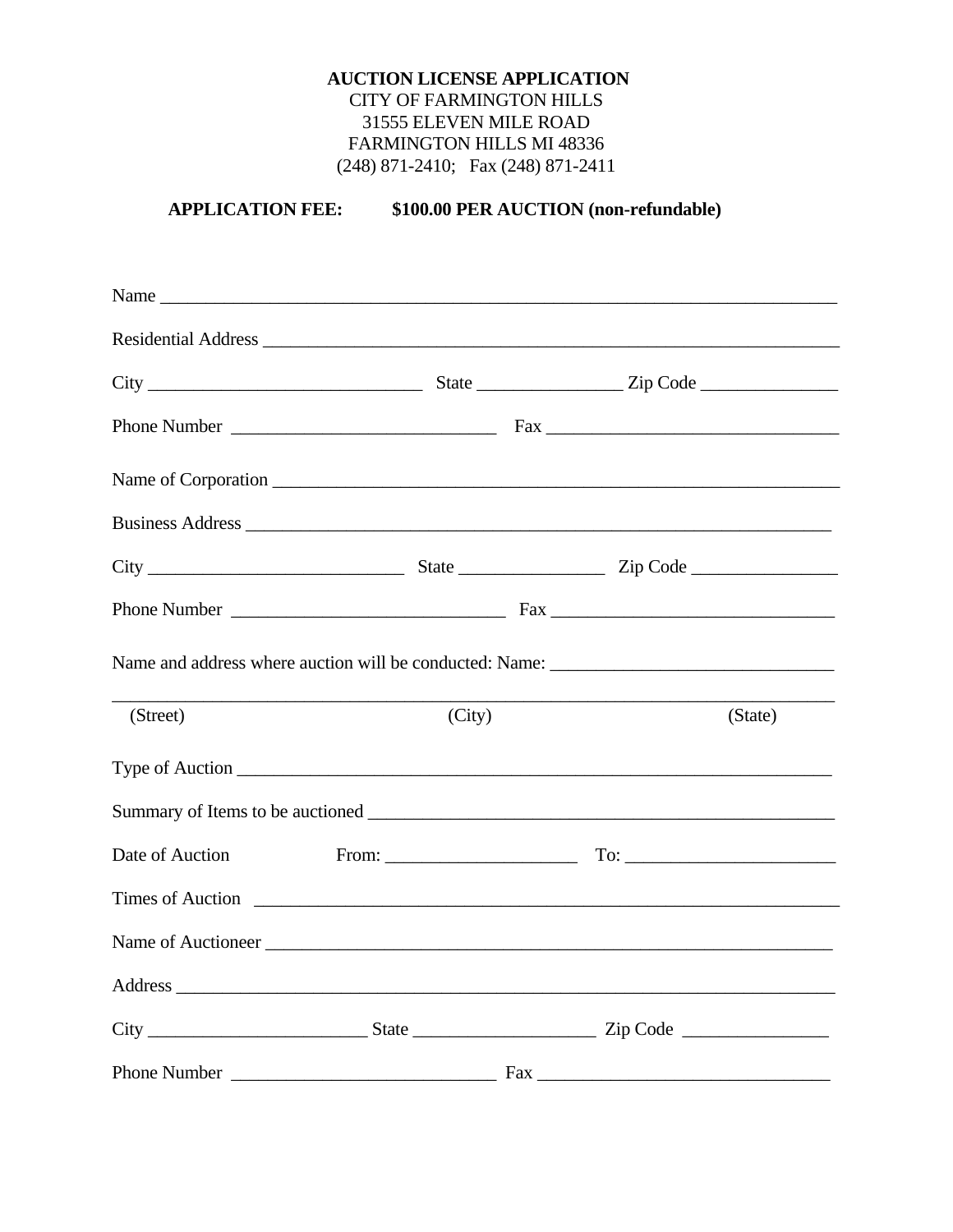Additional items to be attached:

- 1) Note: All material must be submitted at least ten (10) days prior to the auction, with the exception of Item #9, which must be submitted within ten (10) days after the auction.
- 2) Detailed inventory of all merchandise and personal property to be offered for sale and a valuation thereof.
- 3) If it is proposed to conduct auction sales on any other basis than a single sale of property on hand at the time of application, the applicant shall submit a statement covering the kind and nature of property to be offered for sale and a fair estimate of the average value of property to remain on hand for sale from day to day.
- 4) If the auction covers only the sale of property on hand at the time of auction, please disclose whether the sale will be conducted with or without reservation.

| Sign next to appropriate line |  |
|-------------------------------|--|
| With reservation              |  |
| Without<br>reservation        |  |

- 6) If the license applied for covers a continuing business, the sale shall be conducted without reservation. Please initial acknowledgement of this requirement: \_\_\_\_\_\_\_\_\_\_\_\_\_\_\_\_\_\_\_\_\_\_\_\_\_\_\_\_
- 7) Applicant (or auctioneer) shall execute and file a bond, to be effective for one (1) year, with two (2) individual sureties or a surety company in the amount of \$25,000 or one-quarter (1/4) of the amount of goods to be auctioned. All other provisions of the bond requirements stated in section 22-50 of the city code must be met.
- 8) Applicant shall contact the zoning division, (248) 871-2520, regarding any and all signage, banners, balloons, etc., proposed for this auction.
- 9) Within ten (10) days after completing any auction or sales extending for a period of not more than six (6) days the applicant shall file in duplicate with the city clerk a listing of all property sold at such sale and the prices received on each separate bid and sale, together with a detailed inventory of all property unsold at the end of such auction. In all other cases such listing of sales shall be filed on or before the tenth day of each month to cover all such business for the preceding calendar month.